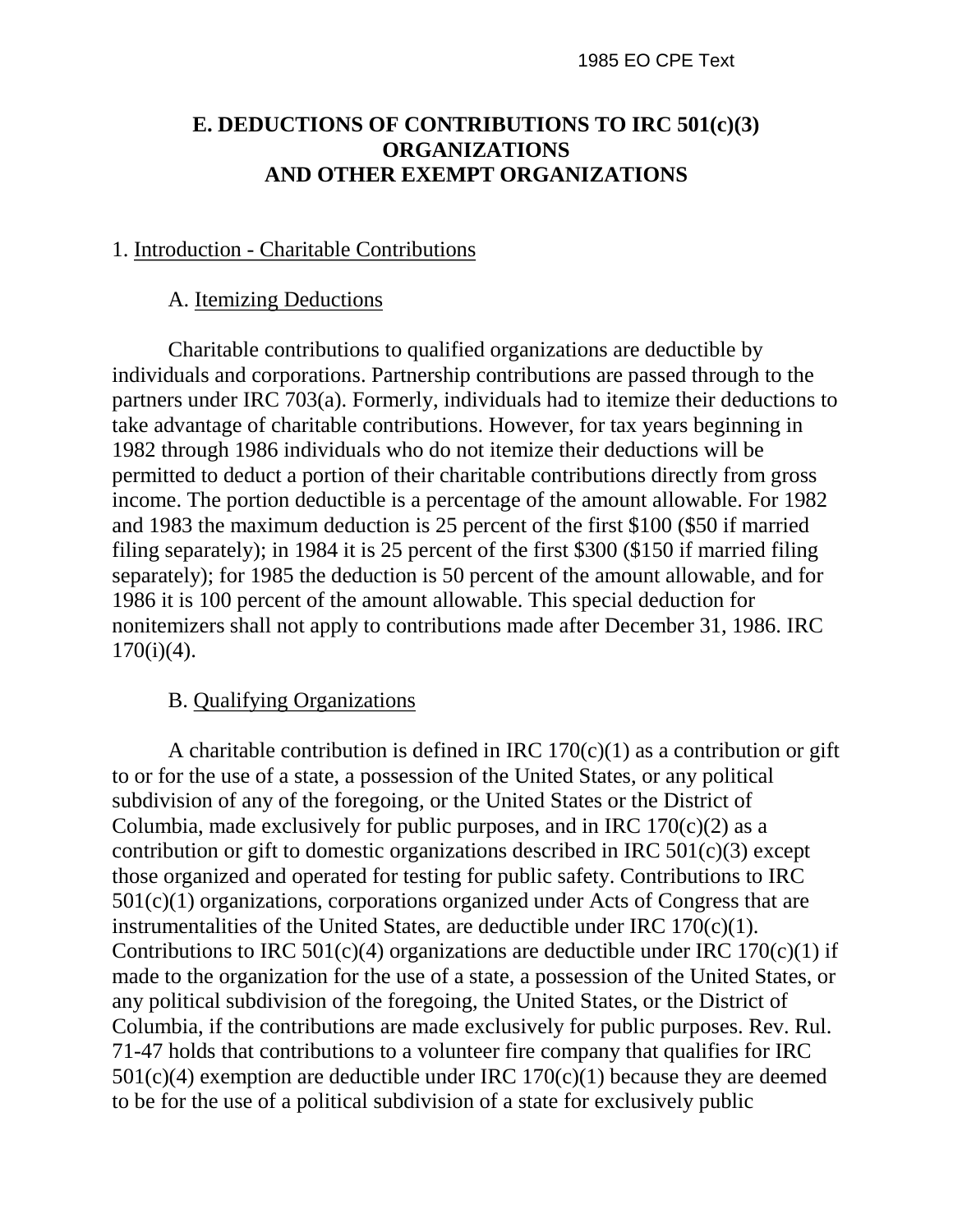purposes. Certain volunteer fire companies have been held to qualify for IRC  $501(c)(3)$  exemption because they have a charitable purpose and lessen the burdens of government. See Rev. Rul. 74-361, 1974-2 C.B. 159, clarifying Rev. Rul. 71-47, 1971-1 C.B. 92. Also, contributions are deductible as charitable contributions when paid to a civil defense organization created under federal, state, or local law. Such contributions include unreimbursed expenses of civil defense volunteers that are directly connected with and solely attributable to their volunteer help. I.R.S. News Release No. 372, March 27, 1961.

Contributions to needy individuals are not deductible because individuals are not qualifying organizations under IRC 170. Even though it has been determined that a payment has been made to a qualifying organization, if the amount is earmarked, further investigation may be appropriate to determine whether the payment constitutes a deductible contribution. In S.E. Thomason v. Commissioner, 2 T.C. 441 (1943), the court held that amounts paid to provide special advantages for a particular child in an orphanage were not deductible when earmarked for that child.

# C. Limitation on Charitable Deductions

Depending on the donee organization, an individual's deduction for charitable contributions is limited to 50 percent or 30 percent of the taxpayer's contribution base. Prior to the Deficit Reduction Act of 1984 (P.L. 98-369), the 30 percent figure was 20 percent. An individual's contribution base is the adjusted gross income computed without regard to any net operating loss carryback.

Organizations subject to the 50 percent limitation for individuals are those described in IRC  $170(b)(1)(A)(i)$  through (viii), which include churches, schools, hospitals, university endowment foundations, publicly supported organizations, and governmental units. Other organizations subject to this limitation are IRC 509(a)(2) and (3) organizations, private operating foundations, and private nonoperating foundations described in IRC  $170(b)(1)(E)(ii)$  and (iii). The 50 percent limitation also applies to cooperative hospital service organizations and cooperative service organizations of operating educational organizations described in IRC 501(e) and (f).

The 30 percent limitation on the contribution deduction applies to IRC 501(c)(3) private foundations except those described above, and all IRC 170(c) organizations other than IRC  $170(c)(1)$  and  $170(c)(2)$ .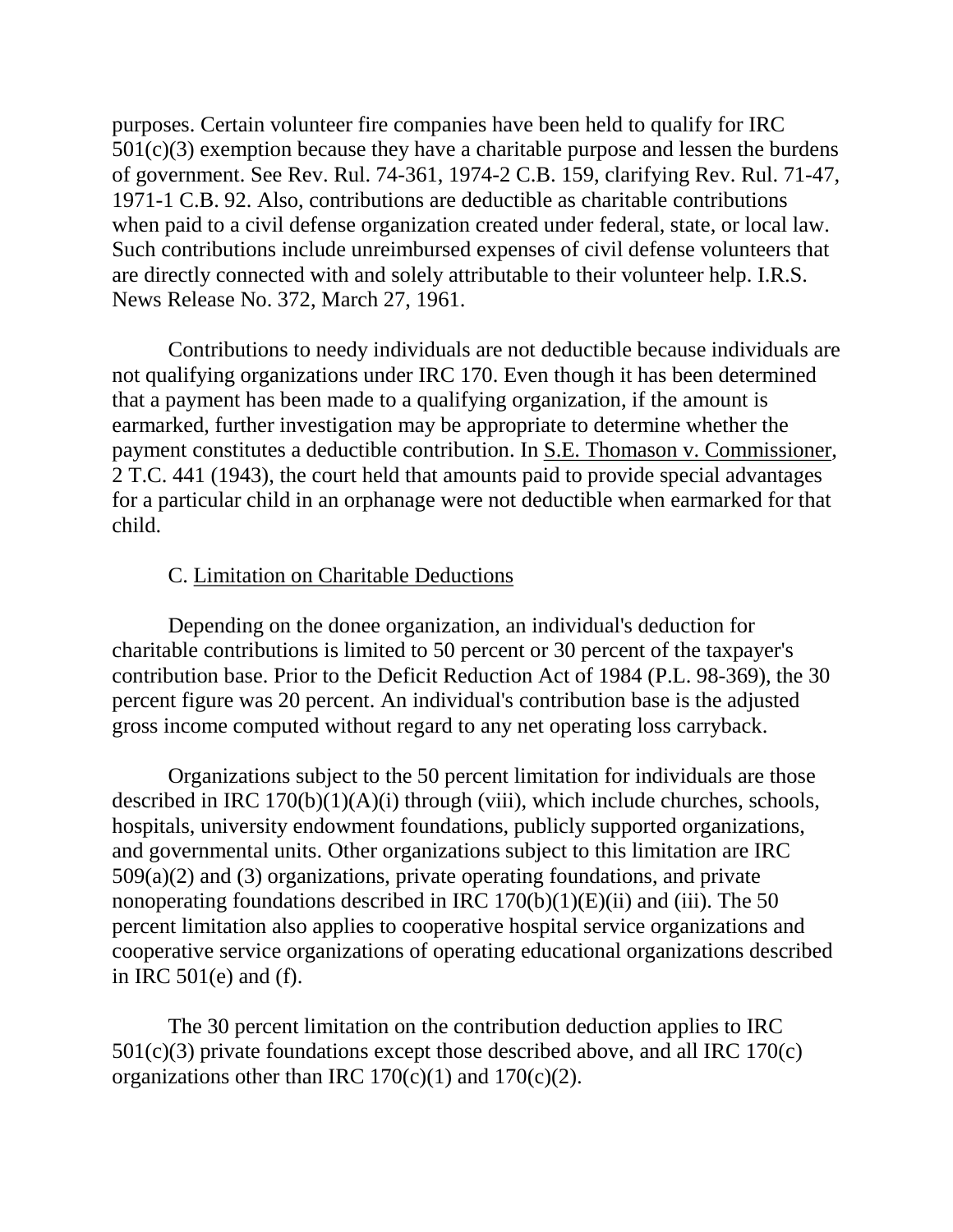### D. The Timing of Charitable Deductions

A contribution must be made in cash or property before the close of the tax year in order for it to be deductible in that year. This applies whether the cash or the accrual method of accounting is used. For example, if a taxpayer pledges \$3,000 to a church on October 30, 1985, to be paid by October 30, 1986, the taxpayer may deduct in 1985 only the amount he or she actually pays by December 31, 1985. A contribution charged on a bank credit card is deductible as a charitable contribution under IRC 170(a) in the year the charge is made regardless of when the bank is paid. See Rev. Rul. 78-38, 1978-1 C.B. 67.

#### 2. Definition of Charitable Contribution

To be deductible as a charitable contribution under IRC 170, a payment to or for the use of a qualified charitable organization must be a gift. In order for a gift to exist, there must be, among other requirements, a payment of money or transfer of property without adequate consideration. Under IRC 170, if the donor receives something of value for a payment, all or part of the payment will not be a gift and a deduction in whole or in part will not be allowed. Further, if the payment is a gift, but is not made for charitable purposes, a deduction for the payment will be disallowed.

### A. Something of Value Received for a Contribution

When something of value has been received by a donor, there is a presumption that there has been no gift and the burden is on the donor to establish that the amount paid is not the purchase price of the item, privilege, or benefit received and that part of the payment, in fact, does qualify as a gift. To establish that, an essential element of proof is that the portion of the payment claimed as a gift represents the excess of the total amount paid over the value of the consideration received. That may be established by evidence that the payment exceeds the fair market value of the privilege or other benefit received by the amount claimed to have been paid as a gift. See Rev. Rul. 67-246, 1967-2 C.B. 104. When a fundraising event is designed to solicit payments that are intended to be in part the purchase of admission to an event or some other participation in an event, the organization conducting the activity should use procedures that clearly indicate how much of the payments is a gift. This requires a determination by the organization of the amount attributable to the purchase of admission or other privileges and the amount solicited as a gift. The respective amounts should be stated at the time of the solicitation and indicated on the ticket, receipt, or other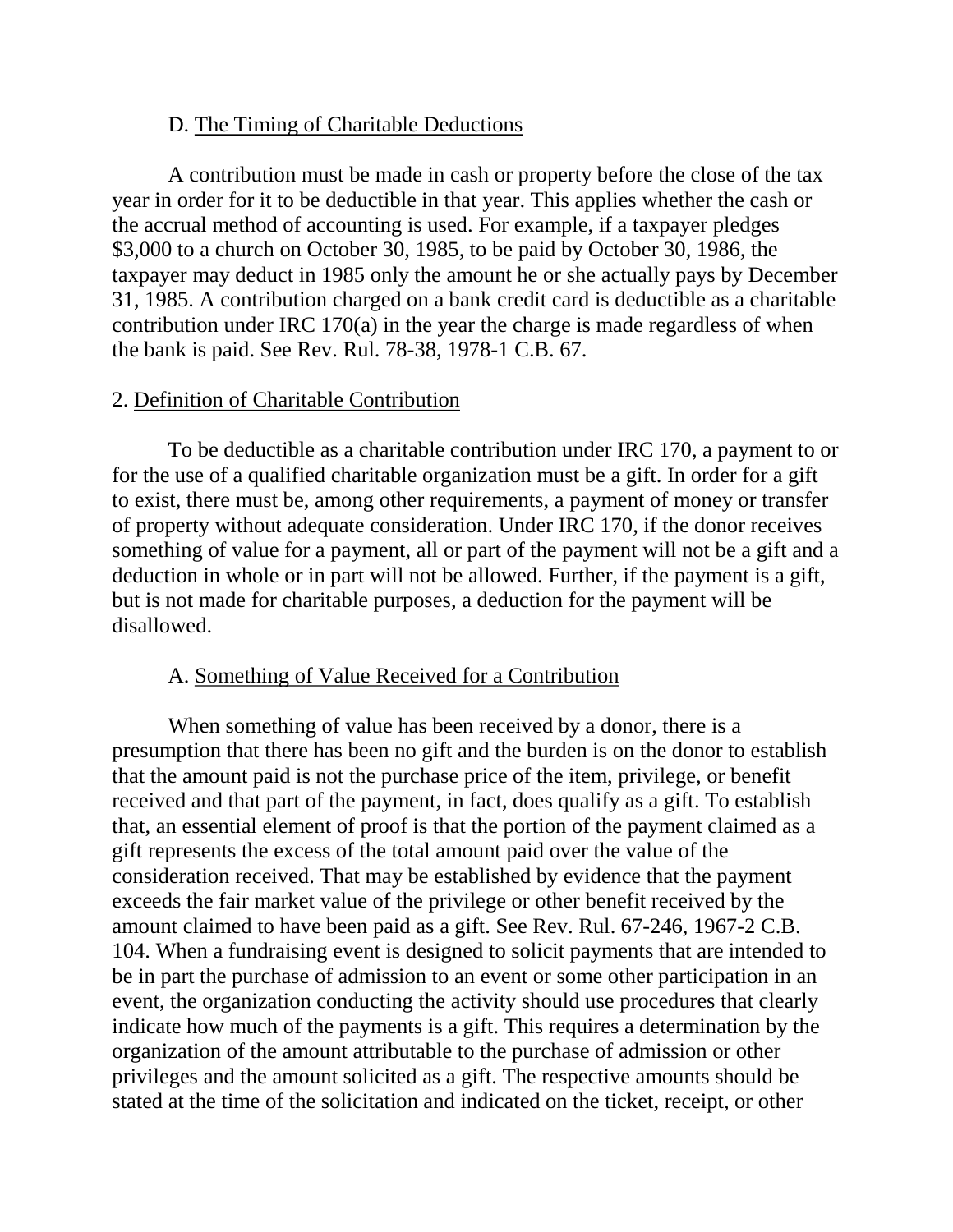evidence issued in connection with the payment. Examples of these requirements are given in Rev. Rul. 67-246. A member of a qualified organization who pays membership dues or fees to the organization may also receive a benefit or privilege for the payment which must be taken into consideration in determining what amount, if any, of the fee or dues payment is deductible.

### B. Donations of Property

A donation of property, whether it is used clothing or furniture or something of greater value such as jewelry, paintings, etc., may be deducted only at its fair market value at the time of the gift, with certain reductions provided in IRC 170(e). The fair market value is the price at which the property would change hands between a willing buyer and a willing seller, neither being under any compulsion to buy or sell and both having reasonable knowledge of relevant facts. The cost of the property or the actual selling price may be the best indication of its fair market value. However, because conditions in the market change, the cost or selling price of the property may have less weight if the property were not bought or sold reasonably close to the date of contribution (valuation date). The actual date the contribution was made is important because the value of the donated property must be determined as of that date, and generally the value of the property on that date must be used to arrive at the amount of the contribution. Jewelry, gems, paintings, antiques, and other art objects of considerable value should be supported by a written appraisal from a qualified and reputable source. The weight to be accorded any appraisal made either at or after the valuation date depends largely upon the competence and knowledge of the appraiser with respect to the property and the market for such property. See Publication 561, Determining the Value of Donated Property, and Rev. Proc. 66-49, 1966-2 C.B. 1257. Section 155 of the Deficit Reduction Act of 1984 requires a qualified appraisal for certain contributions of property made after December 31, 1984. See page 25 of this text.

# C. Out-of-Pocket Expenses

Unreimbursed out-of-pocket expenses paid in rendering services without compensation to a qualified donee are deductible as a contribution and, if the donee is an IRC  $170(b)(1)(A)$  organization, they are subject to the 50 percent limitation. Rev. Rul. 84-61, 1984-17 I.R.B. 8. These expenses include amounts paid for transportation from the taxpayer's residence to the place of service. Reasonable payments for necessary meals and lodging while away from home donating services may also qualify. Although out-of-pocket automobile expenses for gas, oil, and repairs are deductible, a taxpayer may not deduct a pro-rata portion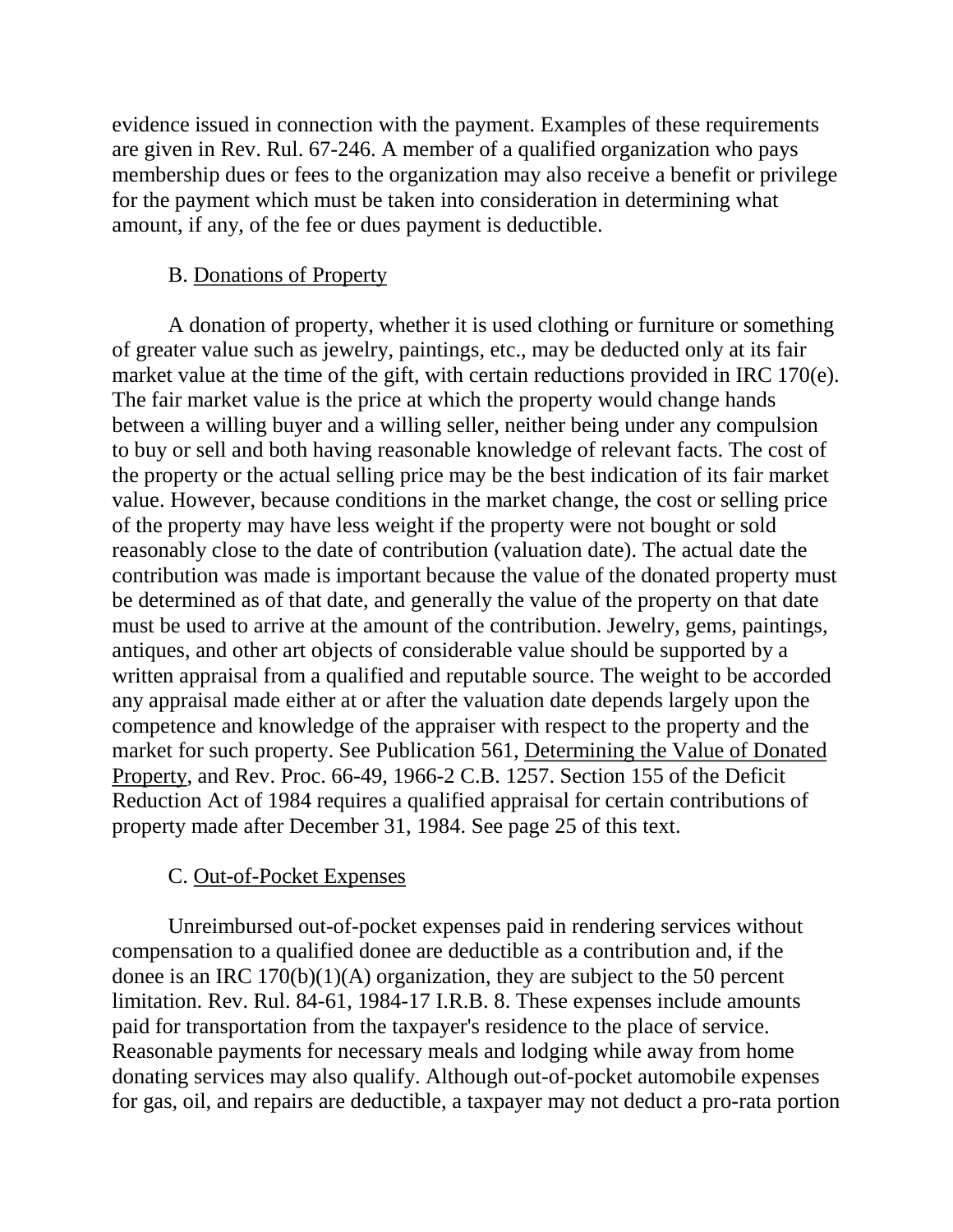of general repair and maintenance expenses. A deduction of 9 cents per mile (12 cents after December 31, 1984) may be claimed as a contribution in place of the actual expenses. Parking fees and tolls may be deducted in addition to the mileage rate.

# D. Nondeductible Items

The value of one's time or personal services contributed to a qualified organization is not deductible. See Rev. Rul. 162, 1953-2 C.B. 127. Also, rent-free use of property does not represent a "payment" under IRC 170(a)(1). See Rev. Rul. 70-477, 1970-2 C.B. 62.

Some other nondeductible contributions to qualified organizations are blood donated to the Red Cross or other blood banks, tuition payments for one's child attending private schools, and amounts paid for raffle tickets or to play bingo or other games of chance.

# 3. Foreign Organizations

Foreign organizations that meet the requirements for exemption under IRC  $501(c)(3)$  may establish exemption from federal income tax, but in the absence of a tax treaty that provides otherwise, contributions to them are not deductible under IRC 170(c)(2) because that provision requires organizations described therein to be created or organized in the United States or a United States possession. Canada is an example of a country that has a treaty with the United States under which donors may, with certain restrictions, deduct contributions to qualifying charities in that country.

# A. Foreign Operations of Domestic Charities

Historically, the Internal Revenue Code has implicitly sanctioned the operations of U.S. charities in foreign countries. The Service specifically so held in Rev. Rul. 71-460, 1971-2 C.B. 231. IRC 170 $(c)(2)$  provides that a contribution by a corporation to a qualifying organization is deductible, but only if the contribution is used within the United States or any of its possessions exclusively for IRC  $170(c)(2)(B)$  purposes. But there is no similar restriction imposed upon the use of an individual's contribution under IRC 170 and, therefore, contributions by individuals to domestic organizations operating in foreign countries are deductible. (Regarding contributions by corporations, because IRC 170(c)(2)(B) only precludes the deductibility of contributions by taxable domestic corporations to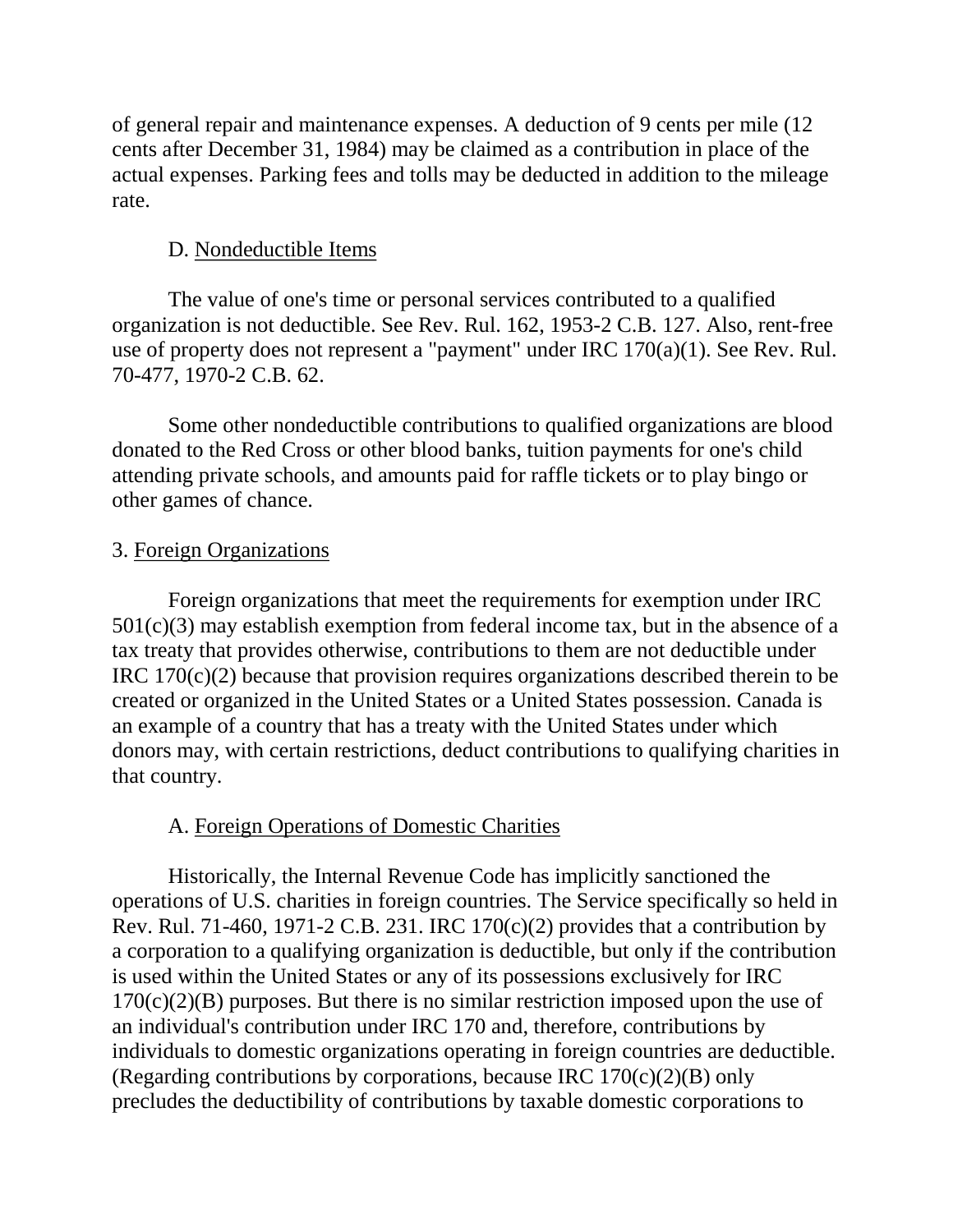exempt domestic trusts, community chests, funds or foundations, the Service has held that contributions by corporations to exempt domestic corporations for use in a foreign country are deductible notwithstanding that the contributions will be used abroad. Rev. Rul. 69-80, 1969-1 C.B. 65.)

# B. Contributions to Foreign Charities and Domestic Charities with Programs Abroad

Because contributions to foreign organizations are not deductible whether made directly to them or indirectly through domestic organizations, contributions to domestic organizations for the conduct of their charitable activities abroad have to be distinguished from contributions made to a domestic organization established by a foreign organization to solicit contributions on its behalf. Contributions to the domestic organization operating abroad would be deductible and those to the domestic conduit of a foreign organization would not be deductible. For example, contributions will be deductible if made to a domestic charitable organization formed to alleviate hunger in a drought-stricken foreign country by distributing food to hungry people in that country. However, if a foreign charitable organization, established for the same purpose, forms a domestic charitable organization merely to solicit contributions in its behalf, contributions to the domestic charitable organization will not be deductible. See examples in Rev. Rul. 63-252, 1963-2 C.B. 101.

On the other hand, if a domestic charitable organization merely makes payments to an on-site foreign organization to insure that its foreign programs will be carried out effectively, contributions to the domestic organization may be deductible if it can establish that it has full control of the donated funds and discretion as to their use so as to insure that the contributions will be used to carry out its charitable purposes and functions. See Rev. Rul. 66-79, 1966-1 C.B. 48; Rev. Rul. 75-65, 1975-1, C.B. 79; and 1983 EO CPE Textbook, page 230.

# 4. Advance Assurance of Deductibility

# A. Revocation of Exemption

Publication No. 78, Cumulative List of Organizations Described in Section 170(c) of the Internal Revenue Code of 1954, is a list of organizations to which contributions are deductible. It is published annually by the Service and updated during the year with three quarterly supplements. Rev. Proc. 82-39, 1982-2 C.B. 759, explains the extent to which contributors may rely on the listing. In order for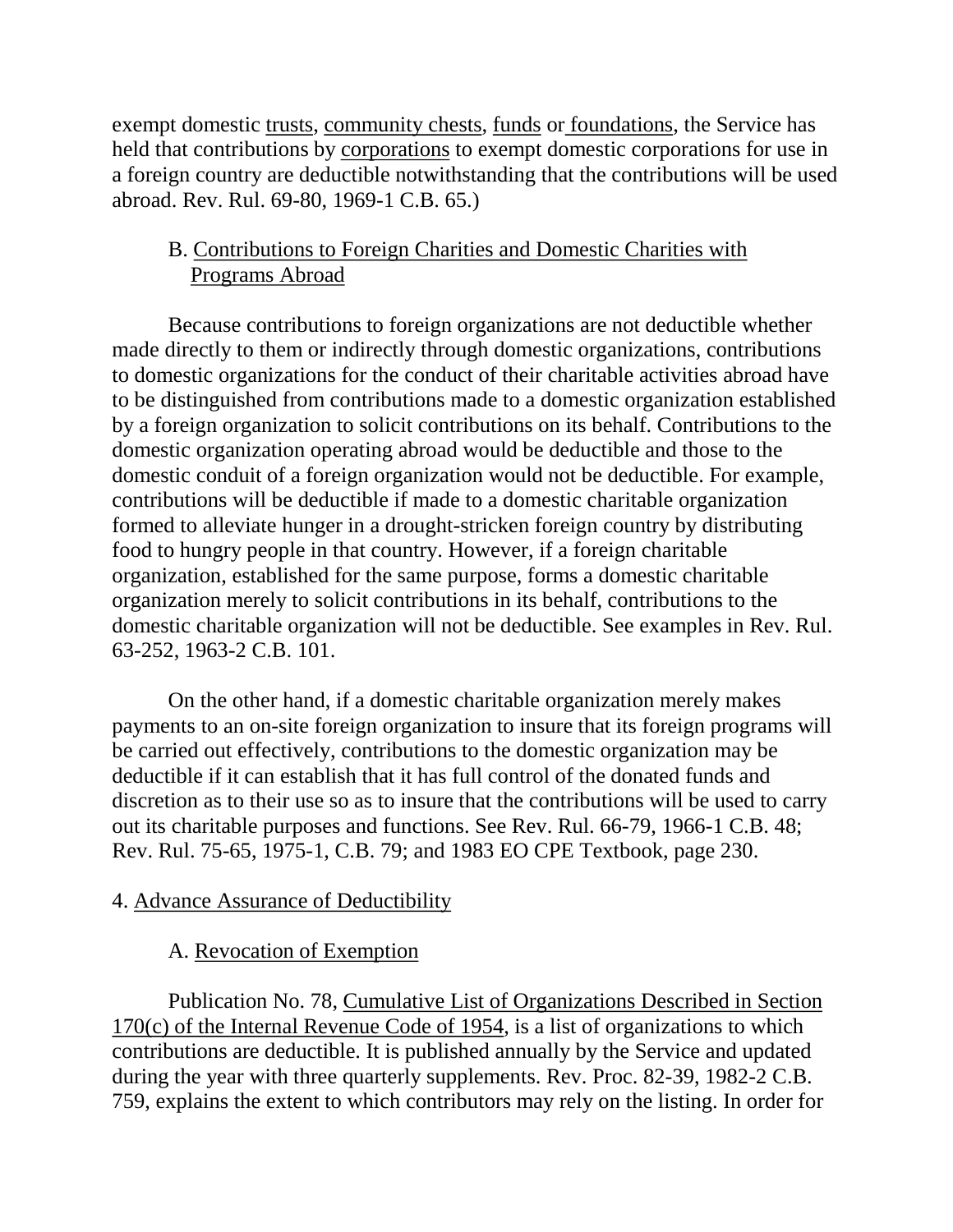contributions by donors to be deductible, the organization must qualify at the time of contribution as an organization described in IRC 170(c). When an organization listed in Publication No. 78 ceases to qualify as an IRC 170 organization, and the Service subsequently revokes a ruling or determination letter previously issued to it, contributions made to the organization by persons unaware of the change in the status of the organization generally will be considered allowable if made on or before the date of an appropriate public announcement. Announcement is ordinarily made by publication in the Internal Revenue Bulletin stating that contributions are no longer deductible. However, if the contributor (1) had knowledge of the revocation of the ruling or determination letter, (2) was aware that such revocation was imminent, or (3) was in part responsible for, or aware of, the activities or deficiencies that gave rise to the loss of qualification, deductibility may be denied. In accordance with IRC 7428(c), if a suit for a declaratory judgment has been timely filed by a listed organization, contributions from individuals and organizations described in IRC  $170(c)(2)$  that are otherwise allowable will continue to be deductible. Protection under IRC 7428(c) will begin on the date of publication of the announcement and end on the date the court determines that the organization is not described in IRC  $170(c)(2)$ . For individual contributors, the maximum deduction protected is \$1,000, with a husband and wife treated as one contributor. This benefit is not extended to any individual who was responsible, in whole or in part, for the acts or omissions of the organization that were the basis for the revocation.

# B. Reclassification from Public Charity to Private Foundation Status

Similar reliance provisions apply with regard to a change in classification from public charity (50% deductibility limit) to private foundation (30% deductibility limit).

# 5. Contributions to Other Exempt Organizations

In addition to contributions for public purposes to governmental bodies described in IRC  $170(c)(1)$  and to charitable organizations described in IRC  $170(c)(2)$ , contributions are deductible if made to organizations described in IRC  $170(c)(3)$ , (4), or (5). Contributions to these organizations are also limited to 30 percent of adjusted gross income.

# A. Veterans Organizations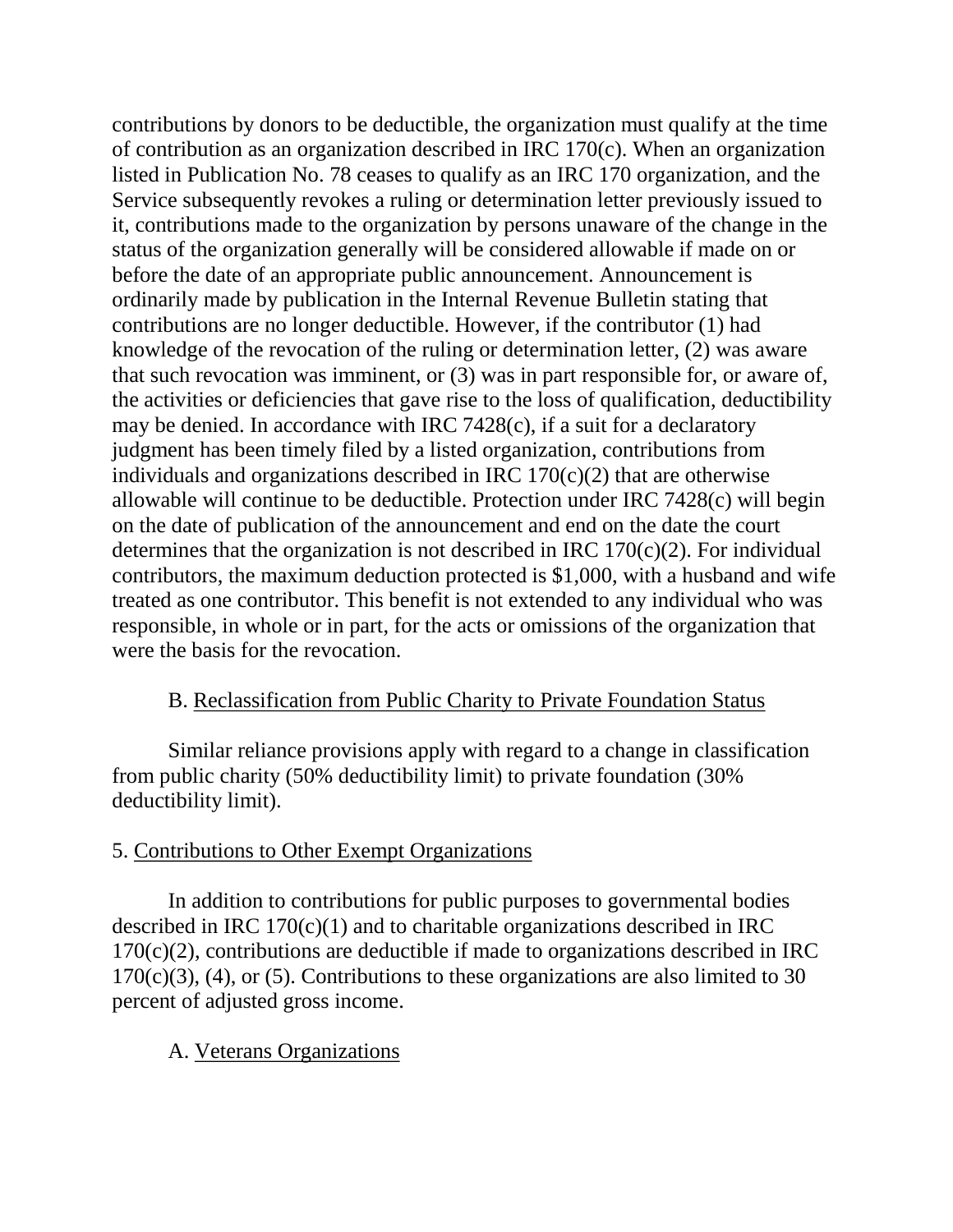IRC 170(c)(3) provides that contributions are deductible if made to a post or organization of war veterans, or an auxiliary unit or society of, or trust or foundation for, any such post or organization that is organized in the United States or any of its possessions, and has no part of its net earnings inuring to the benefit of any private shareholder or individual. These organizations are generally described in IRC 501(c)(19). The major difference between the requirements of IRC 170(c)(3) and IRC 501(c)(19) is that to qualify for exemption at least 75 percent of the members must be past or present members of the Armed Forces of the United States whereas contributions will be deductible only if at least 90 percent of the members are war veterans of the Armed Forces. Rev. Rul. 84-140, 1984-39 I.R.B. 5, which modified and superseded Rev. Rul. 59-151, 1959-1 C.B. 53, defines "war veterans" as persons, whether or not present members of the United States Armed Forces, who have served in the Armed Forces of the United States during a period of war (including the Korean and Vietnam conflicts). Rev. Rul. 84-140 points out that if an organization is exempt under IRC 501(a) (some veterans organizations qualify for exemption under IRC 501(c)(4)) that does not, of itself, mean that contributions to it are deductible under  $170(c)(3)$ . The revenue ruling states that the fact that a small percentage of the members has not served in the Armed Forces will not preclude it from being classified as a war veterans organization under IRC 170(c)(3), provided at least 90 percent of its members are war veterans and substantially all other members are either veterans (but not war veterans), or are cadets, or are spouses, widows or widowers of war veterans, veterans or cadets. Rev. Rul. 84-140 is reproduced at the end of this article.

### B. Domestic Fraternal Societies

IRC  $170(c)(4)$  provides that acontribution by an individual is deductible when made to a domestic fraternal society, order, or association, operating under the lodge system, but only if such contribution or gift is to be used exclusively for religious, charitable, scientific, literary, or educational purposes, or for the prevention of cruelty to children or animals. These are organizations of the type described in IRC  $501(c)(8)$  and  $501(c)(10)$ . IRC  $501(c)(8)$  describes fraternal beneficiary societies operating under the lodge system or for the exclusive benefit of the members of a fraternity itself operating under the lodge system and providing for the payment of life, sick, accident, or other benefits to the members of such societies or their dependents. A fraternal society exempt under IRC  $501(c)(10)$  is one described in IRC  $501(c)(8)$  except that it does not provide benefits to members and its earnings are devoted to religious, charitable, scientific, literary, educational, and fraternal purposes.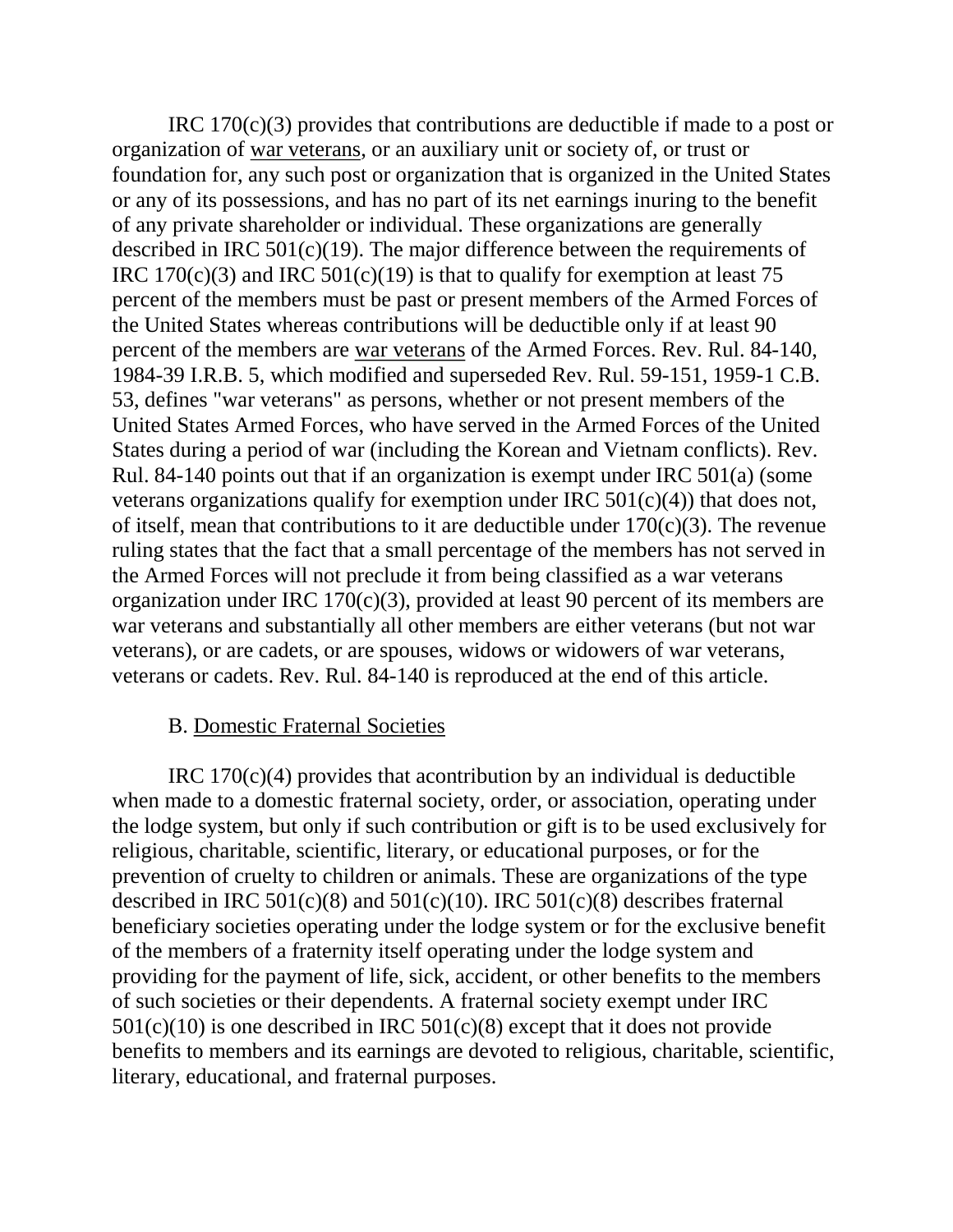### C. Cemetery Companies

IRC 170(c)(5)describes nonprofit cemetery companies owned and operated exclusively for the benefit of members, no part of the net earnings of which inures to the benefit of any private shareholder or individual. These are organizations of the type described in IRC  $501(c)(13)$ . To be deductible the contributions must be voluntary and be irrevocably dedicated to the care of the cemetery as a whole. A donor may not deduct a contribution made for the perpetual care of a particular lot or crypt. Also, payments made to a cemetery company as part of the purchase price for a burial lot or crypt, even through irrevocably dedicated to the perpetual care of the cemetery as a whole, are not deductible. Rev. Rul. 58-190, 1958-1 C.B. 15.

#### 6. Referral of Cases to Examination Division

If during the course of an examination of an organization described in IRC 170(c), it appears that some payments to the organization may have been deducted by donors on their income tax returns that do not qualify as contributions because inflated values were given to donated articles, some consideration may have been received by the contributors, or for some other reason, the Exempt Organizations specialist should refer the names of the donors to the Examination Division following the procedures under IRM 7(10)65.3 (extracted as IRM 7(10)63.6 in the 1982 EO CPE Textbook, page 157).

\_\_\_\_\_\_\_\_\_\_\_\_\_\_\_

#### **Section 170.--Charitable, Etc., Contributions and Gifts**

*26 CFR 1 1704.1. Charitable, etc., contributions and gifts, allowance of deduction (Also Section 2522:25.2522(a)-1.)* 

**Charitable contributions; deductions; war veterans' organizations.** Contributions to an organization, 90 percent of the membership of which is comprised of war veterans of the Armed Forces of the U.S., are deductible under section  $170(c)(3)$  of the Code. The fact that a small percentage of members have not served in a branch of the Armed Forces will not preclude the organization from being classified as a war veterans organization. Rev. Rul. 59- 151 modified and superseded.

#### **Rev. Rul. 84-140**

ISSUE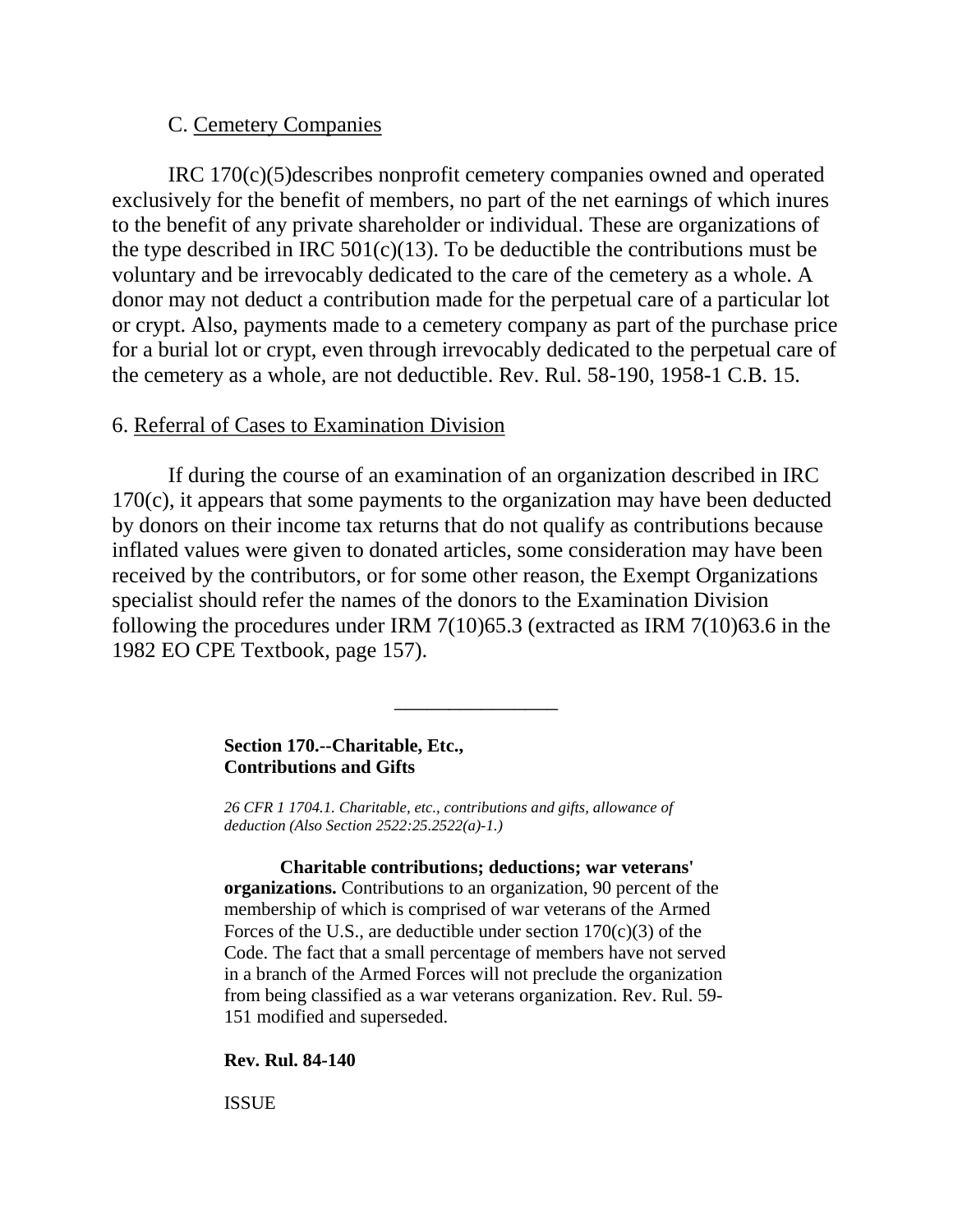Are contributions made to or for the use of the veterans organization described below deductible as charitable contributions under sections 170 and 2522 of the Internal Revenue Code?

#### **FACTS**

Ninety percent of the members of an organization that is exempt from income tax under section 501(a) of the Code are war veterans of the Armed Forces of the United States. Substantially all the other members are individuals who are veterans (but not war veterans), or are cadets, or are spouses, widows, or widowers of war veterans, veterans, or cadets. The organization operates in accordance with the following purposes:

(a) Furthering, encouraging, promoting and maintaining comradeship generally among persons who are or have been members of the Armed Forces.

(b) Honoring and perpetuating the memory of deceased veterans and members of the Armed Forces and aiding and comforting their survivors.

(c) Encouraging public interest in and maintaining the ideals of the Armed Forces by sponsoring and participating in activities of a patriotic nature, and

(d) Aiding hospitalized, disabled and needy war veterans and their dependents. However, the organization does not provide insurance benefits to its members.

#### LAW AND ANALYSIS

Section 170(a) of the Code provides the general rule that there shall be allowed as a deduction any charitable contribution, as defined in section 170(c), payment of which is made during the taxable year.

Section  $170(c)(3)$  of the Code includes within the term "charitable contribution" as used in section 170 a contribution or gift to or for the use of a post or organization of war veterans, or an auxiliary unit or society of, or trust or foundation for, any such post or organization that is organized in the United States for any of its possessions, and no part of the net earnings of which inures to the benefit of any private shareholder or individual.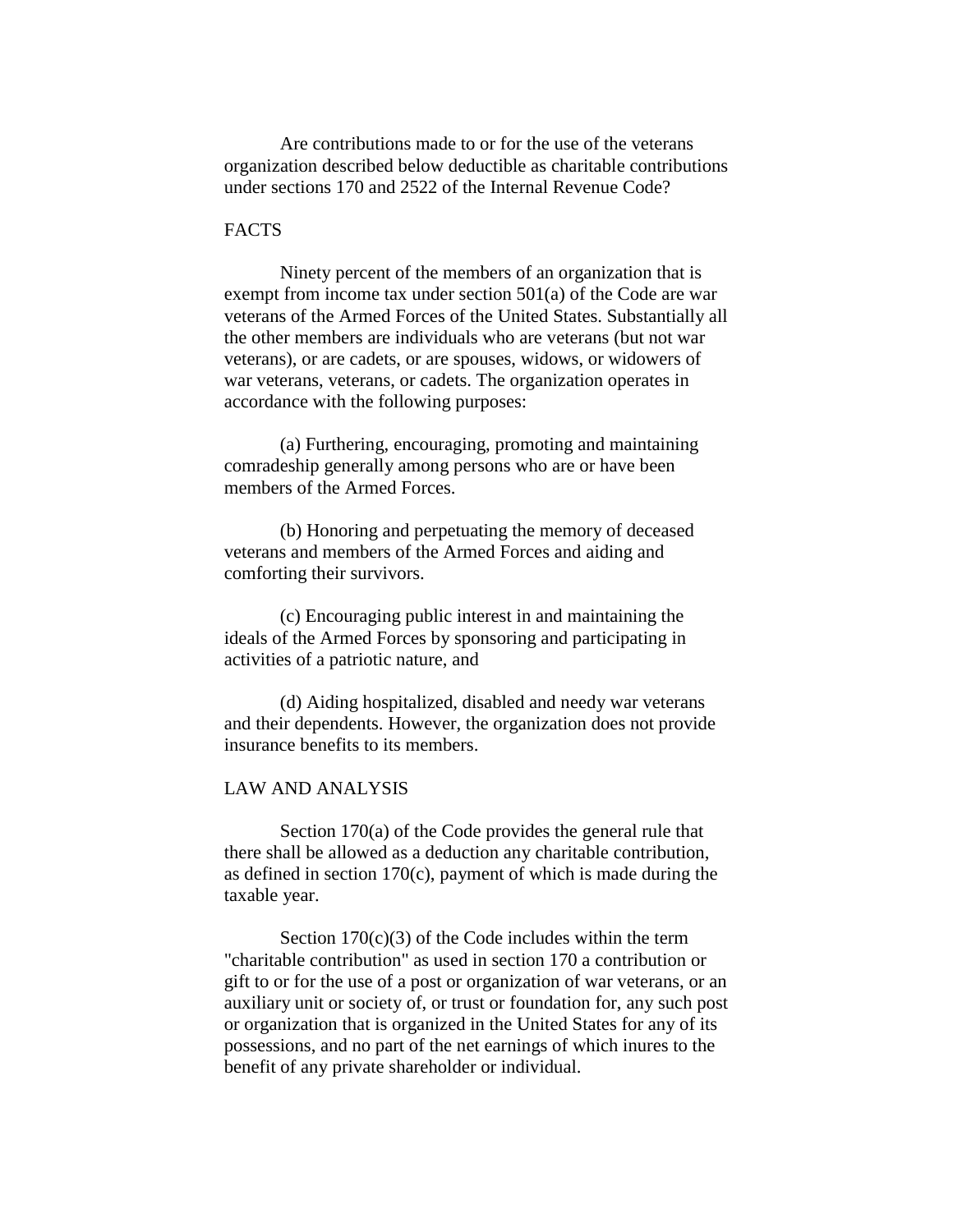Section  $2522(a)(4)$  of the Code allows a gift tax deduction for transfers to or for the use of posts or organizations of war veterans, or auxiliary units or societies of any such posts or organizations, if such posts, organizations, units, or societies are organized in the United States or any of its possessions, and if no part of their net earnings inures to the benefit of any private shareholder or individual.

The term "war veterans" means persons, whether or not present members of the United States Armed Forces, who have served in the Armed Forces of the United States during a period of war (including the Korean and Vietnam conflicts).

The fact that an organization of veterans qualifies as exempt from income tax under section 501(a) of the Code does not, of itself, mean that contributions to such organization are deductible under section 170(c)(3). For contributions to be deductible the organization must qualify as a war veterans organization within the meaning of section  $170(c)$ )3). To qualify as a war veterans organization within the meaning of section  $170(c)(3)$ , the organization must satisfy both a membership requirement and a purposes requirement.

With respect to the membership requirement, the fact that a small percentage of the members of an organization formed as a war veterans organization have not served in the Armed Forces will not, of itself, preclude the organization from being classified as a war veterans organization under section  $170(c)(3)$  of the Code, provided at least 90 percent of its members are war veterans and substantially all the other members are either veterans (but not war veterans), or are cadets, or are spouses, widows, or widowers of war veterans, veterans or cadets.

With respect to the purposes requirement, the organization must be organized and operated primarily for purposes that are consistent with its status as a war veterans organization.

The organization in this case has purposes that are consistent with its status as a war veterans organization within the meaning of sections  $170(c)(3)$ , and  $2522(a)(4)$  of the Code and operates in accordance with them.

#### **HOLDINGS**

Because the organization qualifies as a war veterans organization described in sections  $170(c)(3)$ , and  $2522(a)(4)$  of the